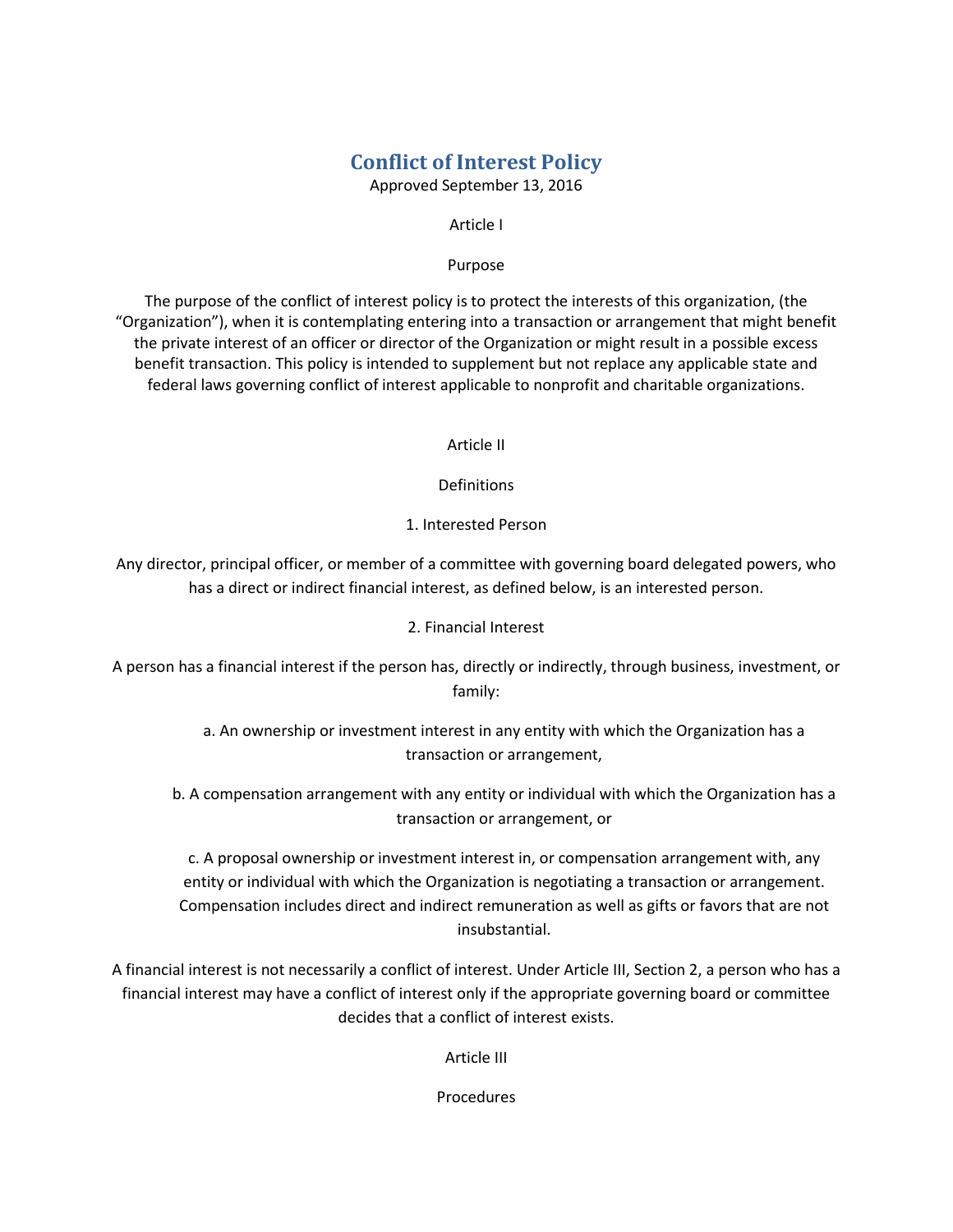a. In connection with any actual or possible conflict of interest, an interested person must disclose the existence of the financial interest and be given the opportunity to disclose all material facts to the directors and members of committees with governing board delegated powers considering the proposed transaction or arrangement.

b. The remaining board or committee members shall decide if a conflict of interest exists.

c. After disclosure of the financial interest and all material facts and after any discussion with the interested person, he/she shall leave the governing board or committee meeting while the determination of a conflict of interest is discussed and voted upon. The following conflict of interest statement can be used as a tool annually with the organization's board of directors. Prior to implementing, it should be reviewed with the board chair and then added as part of Board policy manual.